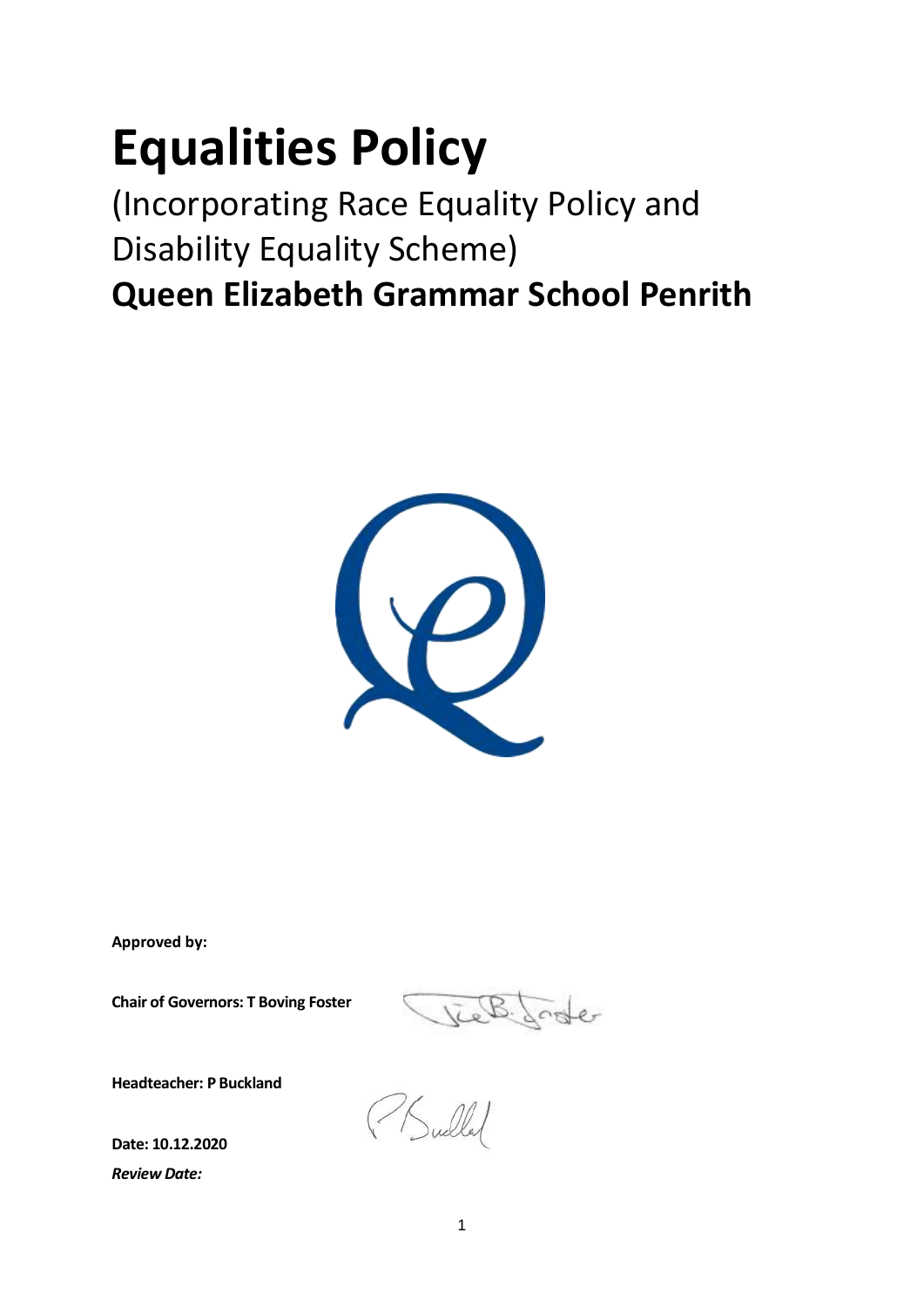# **Contents**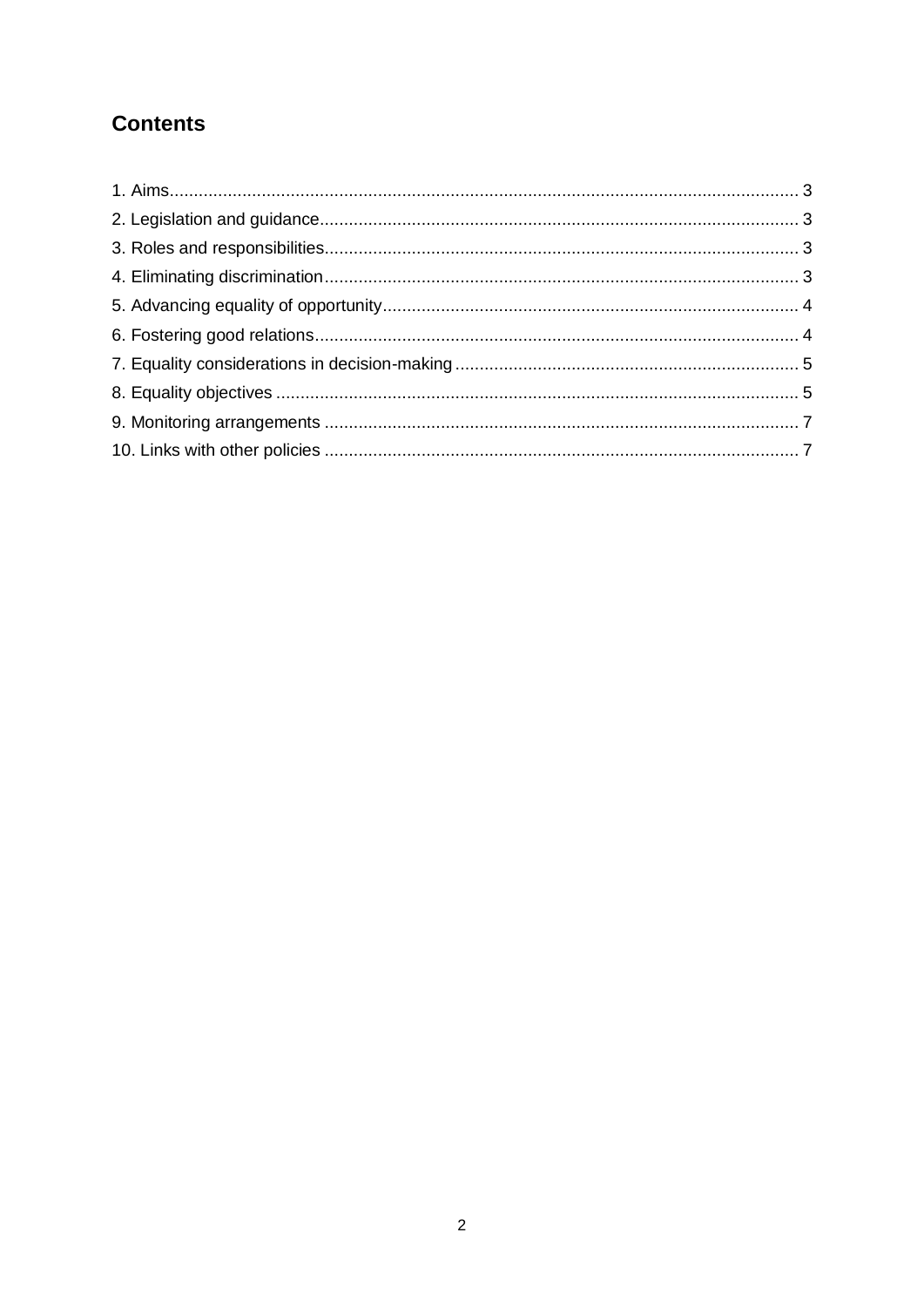# **1. Aims**

Our school aims to meet its obligations under the public sector equality duty by having due regard to the need to:

- Eliminate discrimination and other conduct that is prohibited by the Equality Act 2010
- Advance equality of opportunity between people who share a protected characteristic and people who do not share it
- Foster good relations across all characteristics between people who share a protected characteristic and people who do not share it

# **2. Legislation and guidance**

This document meets the requirements under the following legislation:

- [The Equality Act 2010,](http://www.legislation.gov.uk/ukpga/2010/15/contents) which introduced the public sector equality duty and protects people from discrimination
- [The Equality Act 2010 \(Specific Duties\) Regulations 2011,](http://www.legislation.gov.uk/uksi/2011/2260/contents/made) which require schools to publish information to demonstrate how they are complying with the public sector equality duty and to publish equality objectives

This document is also based on Department for Education (DfE) guidance[: The Equality Act 2010 and](https://www.gov.uk/government/uploads/system/uploads/attachment_data/file/315587/Equality_Act_Advice_Final.pdf)  [schools.](https://www.gov.uk/government/uploads/system/uploads/attachment_data/file/315587/Equality_Act_Advice_Final.pdf) 

This document also complies with our funding agreement and articles of association.

### **3. Roles and responsibilities**

The governing board will:

- Ensure that the equality information and objectives as set out in this statement are published in tutor rooms and communicated throughout the school, including to staff, pupils and parents, and that they are reviewed and updated at least once every four years
- Delegate responsibility for monitoring the achievement of the objectives on a daily basis to the Headteacher

The Headteacher will:

- Promote knowledge and understanding of the equality objectives amongst staff and pupils
- Monitor success in achieving the objectives and report back to governors

All school staff are expected to have regard to this document and to work to achieve the objectives as set out in section 8.

#### **4. Eliminating discrimination**

The school is aware of its obligations under the Equality Act 2010 and complies with nondiscrimination provisions.

Where relevant, our policies include reference to the importance of avoiding discrimination and other prohibited conduct.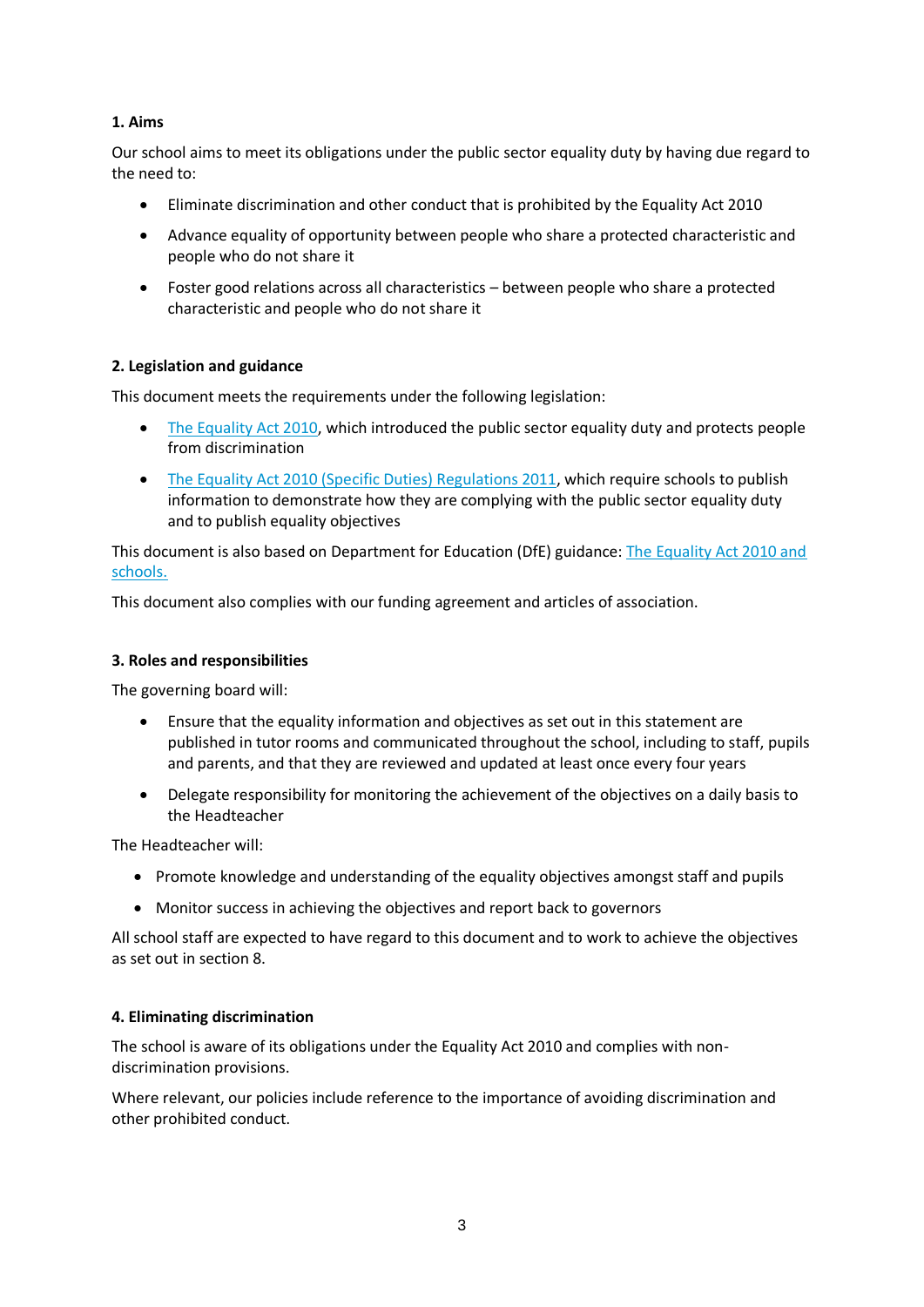Staff and governors are regularly reminded of their responsibilities under the Equality Act, for example during meetings. Where this has been discussed during a meeting it is recorded in the meeting minutes.

New staff receive training on the Equality Act as part of their induction, and all staff receive refresher training during inset days.

# **5. Advancing equality of opportunity**

As set out in the DfE guidance on the Equality Act, the school aims to advance equality of opportunity by:

- Removing or minimising disadvantages suffered by people which are connected to a particular characteristic they have (e.g. pupils with disabilities, or gay pupils who are being subjected to homophobic bullying)
- Taking steps to meet the particular needs of people who have a particular characteristic (e.g. enabling Muslim pupils to pray at prescribed times)
- Encouraging people who have a particular characteristic to participate fully in any activities (e.g. encouraging all pupils to be involved in the full range of school societies)

In fulfilling this aspect of the duty, the school will:

- Publish attainment data each academic year showing how pupils with different characteristics are performing
- Analyse the above data to determine strengths and areas for improvement, implement actions in response and publish this information
- Make evidence available identifying improvements for specific groups (e.g. declines in incidents of homophobic or transphobic bullying)
- Publish further data about any issues associated with particular protected characteristics, identifying any issues which could affect our own pupils

# **6. Fostering good relations**

The school aims to foster good relations between those who share a protected characteristic and those who do not share it by:

- Promoting tolerance, friendship and understanding of a range of religions and cultures through different aspects of our curriculum. This includes teaching in RE, citizenship and personal, social, health and economic (PSHE) education, but also activities in other curriculum areas. For example, as part of teaching and learning in English/reading, pupils will be introduced to literature from a range of cultures
- Holding assemblies dealing with relevant issues. Pupils will be encouraged to take a lead in such assemblies and we will also invite external speakers to contribute
- Working with our local community. This includes inviting leaders of local faith groups to speak at assemblies, and organising school trips and activities based around the local community
- Encouraging and implementing initiatives to deal with tensions between different groups of pupils within the school. For example, our school council has representatives from different year groups and is formed of pupils from a range of backgrounds. All pupils are encouraged to participate in the school's activities, such as sports clubs. We also work with parents to promote knowledge and understanding of different cultures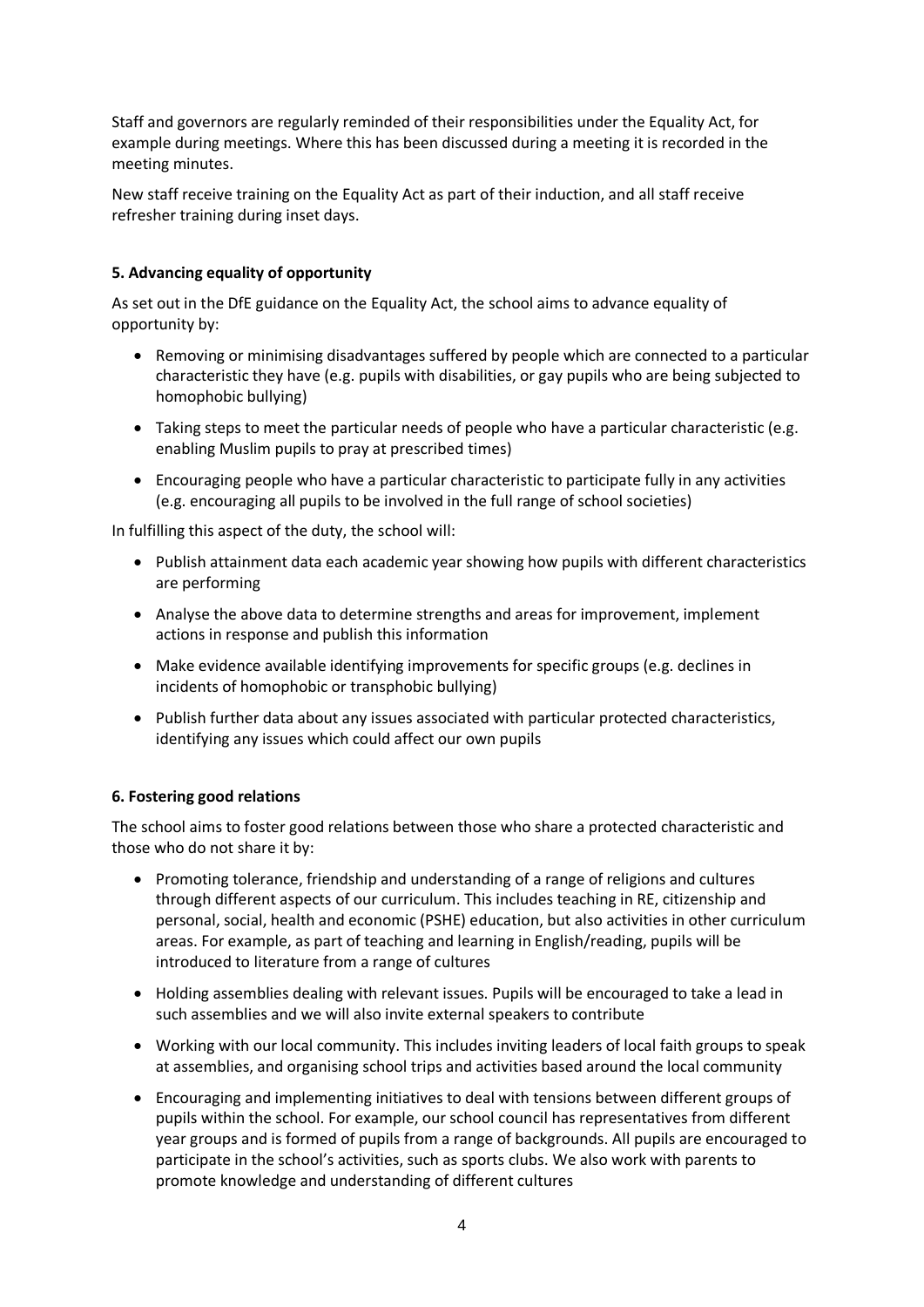We have developed links with people and groups who have specialist knowledge about particular characteristics, which helps inform and develop our approach

#### **7. Equality considerations in decision-making**

The school ensures it has due regard to equality considerations whenever significant decisions are made.

The school always considers the impact of significant decisions on particular groups. For example, when a school trip or activity is being planned, the school considers whether the trip:

- Cuts across any religious holidays
- $\bullet$  Is accessible to pupils with disabilities
- Has equivalent facilities for boys and girls

#### **8. Equality objectives**

1. Our equality objective is to seek to ensure that every student achieves their potential irrespective of their gender, ethnicity, disability, religion or social background.

We aim to accomplish this by our established procedures for monitoring and mentoring students. Our progress is fully assessed annually by means of the student review processes which analyse student achievement.

- 2. To seek to ensure all staff are treated equitably regardless of age, disability, ethnicity, gender (including issues of transgender, maternity and pregnancy), religion and belief, sexual orientation and marital status.
- 3. To offer a fully transparent process for recruitment and to ensure that all backgrounds are treated equitably throughout each stage of the process.
- 4. To continue to reduce the attainment and progress gap between protected groups, disadvantaged and non-disadvantaged student groups. Offering appropriate and focused intervention to support them, throughout each stage of their schooling. We focus on every student performing to the best of their ability and provide equal opportunity to do so.

#### **9. Responsibilities and Implementation**

#### **The Governing Body**

The Governors have overall responsibility for approving and reviewing this policy.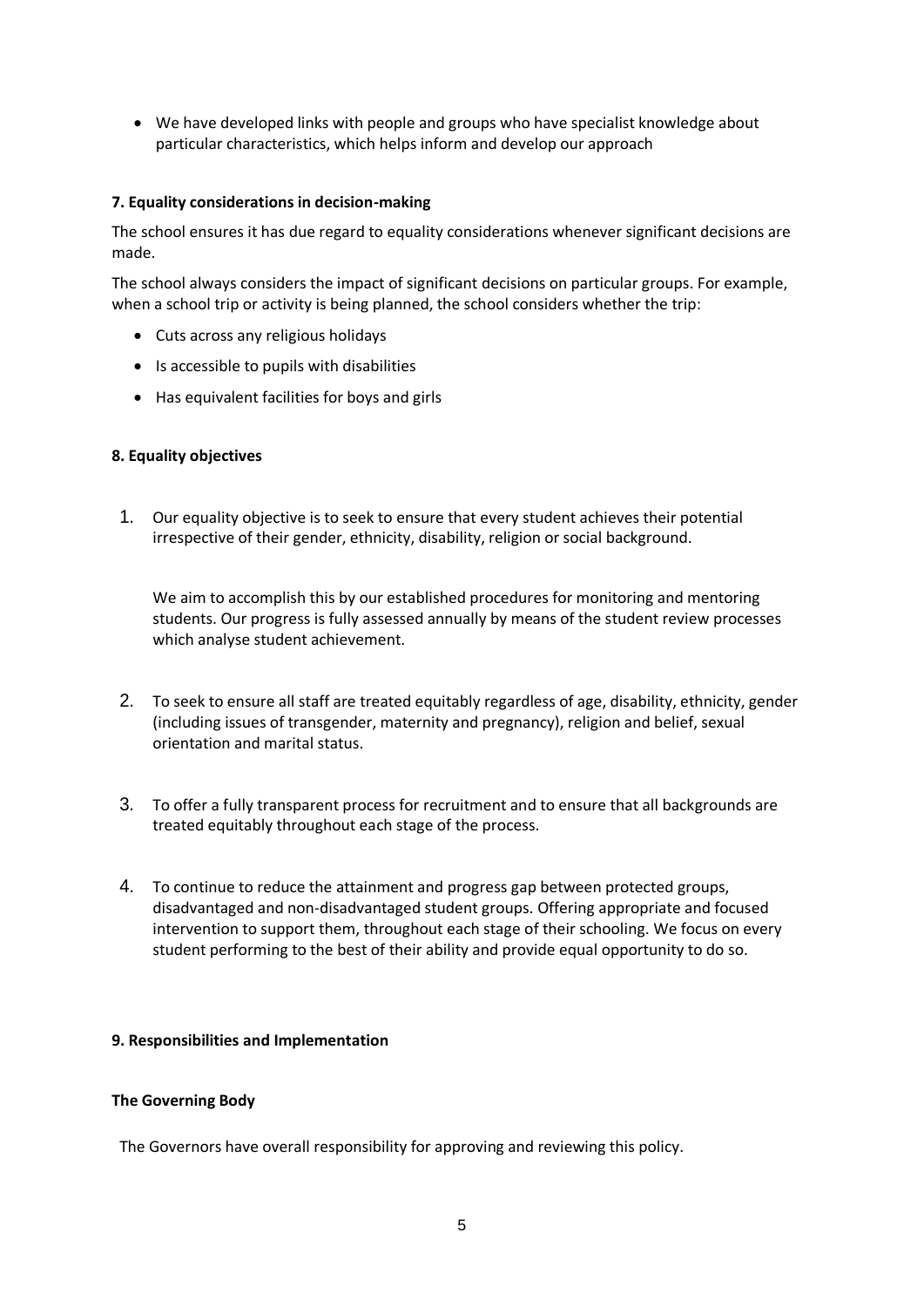Senior Leadership Team (SLT)

- The Headteacher is responsible for raising awareness of this policy, major updating and dealing with complaints (see below).
- Any member of SLT should be alerted over concerns in this area. The Assistant Headteacher is responsible for any necessary training.
- All SLT should take due responsibility for their Line Managed areas.

#### Pastoral System

Heads of Year (HOY) are responsible for –

- Dealing with and recording any issues relating to students.
- Ensuring that the elements of Tutor Period programme which address such issues are implemented effectively.
- The PA to the Leadership Team should be informed about any racist incidents and completes the annual return about such matters.

#### Departments

Heads of Department (HOD) are responsible for

- Promoting and raising awareness of equal opportunities within their curriculum area
- Ensuring that all inclusion and special needs issues within their department are addressed

In particular in addition

- The SEN Department will provide appropriate guidance on specific students and be the first contact point for staff requiring further information.
- The RE Department will provide information as necessary on religious observance (e.g. if students may be fasting).

All Staff should seek

- To deal with incidents between students when they occur in line with the Behaviour Policy.
- To challenge racial and cultural bias, disability and stereotyping.
- To support students in their classes for whom English is an Additional Language.
- To challenge inappropriate comments, symbols and strategies. To explain to students why such things are wrong and take action as appropriate.

Students should seek

- To treat other students with respect regardless of race, colour, ethnic origin, ability, religion, sex, age, sexual orientations, disability or social background.
- To treat all staff and visitors in a similarly respectful manner.
- To report incidents of bullying or discrimination to a member of staff.